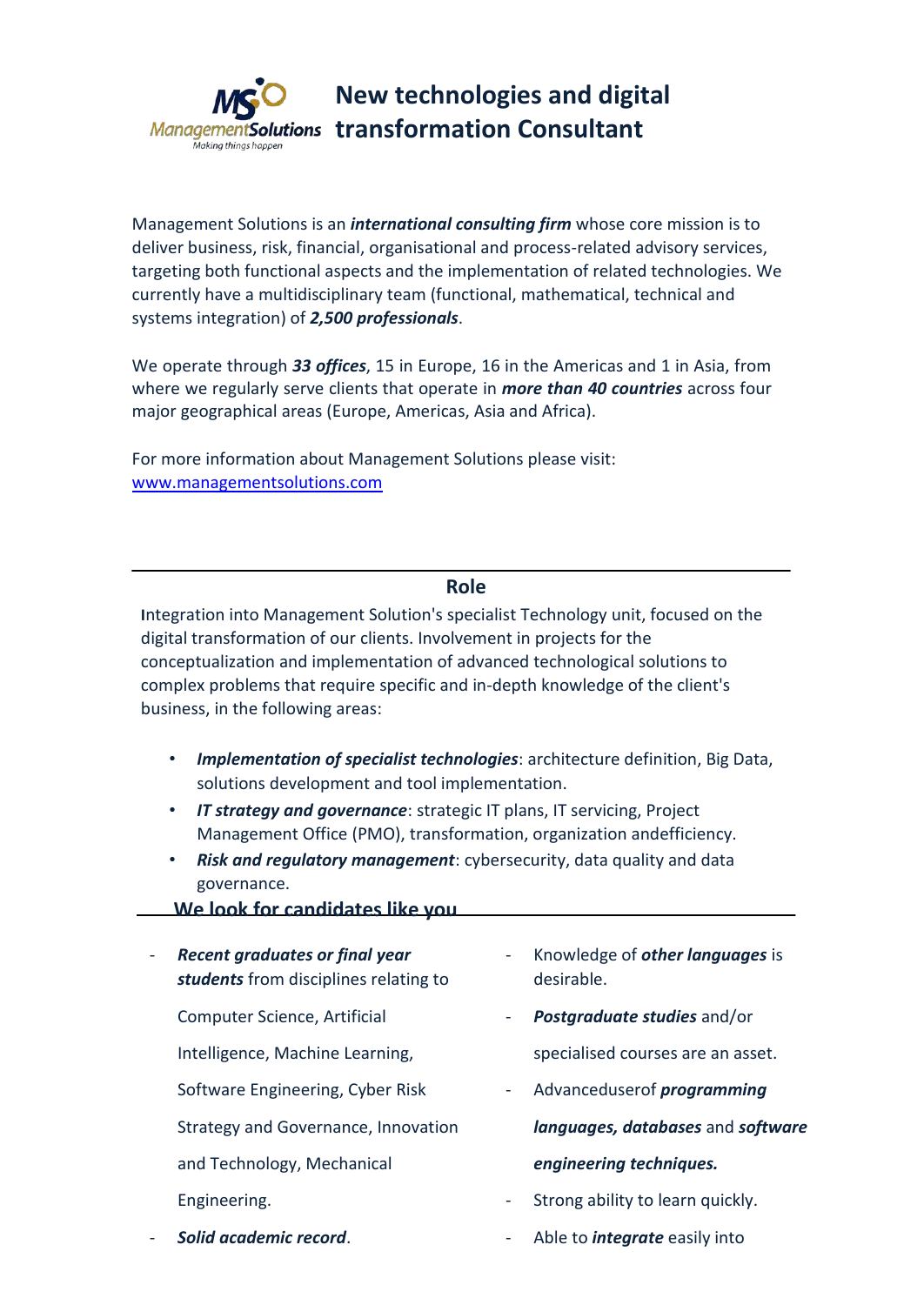- Get-up-and-go attitude, responsibility and strong work ethic. maturity, multidisciplinary teams.

# **What we offer**

We offer you the possibility to join a firm that provides all you need to develop your talent to the fullest:

- Working in *the highest-profile consulting projects* in the industry
- *for the largest companies,* leaders of their respective markets,
- alongside *top industry management* as they face challenges at the national and global level,
- as part of an *extraordinary team* of professionals whose values and corporate culture are a benchmark for the industry.

# **Training**

- *Ongoing training plan***,** with approximately 10% of business turnover spent on training.
- *Specialist knowledge* courses**,** external *expert* courses**,** professional *skills* courses and *language* courses.
- Last year our staff as a whole received *over 200,000 hours of training* spanning more than *500 courses*.

## **Career plan**

- Clearly defined *career plan*.
- *Internal promotion* based solely on merit.
- Partnership-based management model offers all professionals the opportunity to become part of the Firm's group of partners.

## **Complementary activities**

- *University* : we maintain a close relationship with the world's most prestigious universities.
- *Social Action***:** we organize more than 30 community support activities.
- *Sports Club***:** internal and external tournaments.

### **How to apply**

If you are interested in our offer, please complete our application form online at <https://www.managementsolutions.com/en/professional-careers-send-us-your-cv>